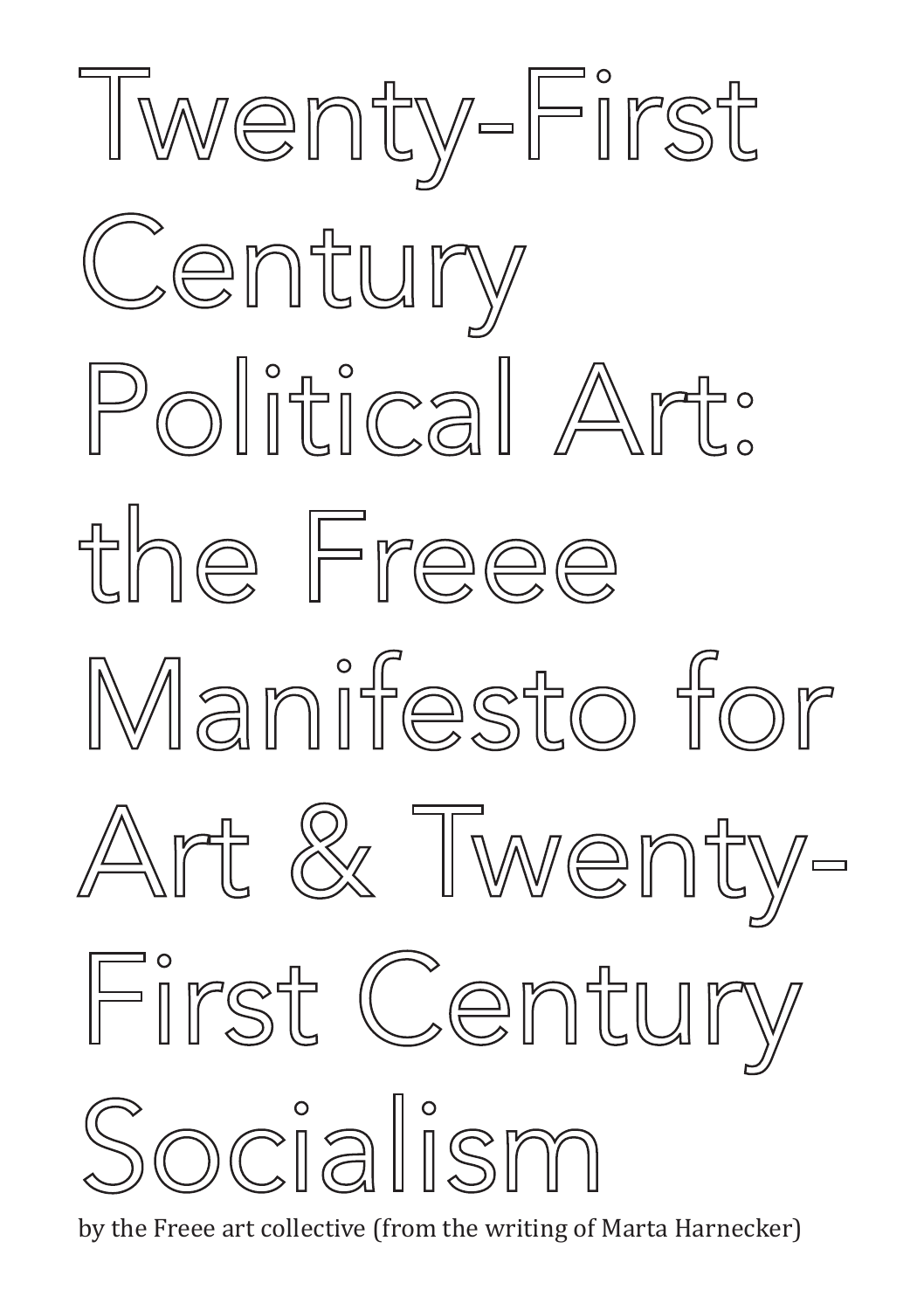Freee produce manifestos and instigate group readings of manifestos for the action of agreeing or disagreeing. Participants are requested to read the given text and make their own minds up about what they subscribe to. When present at the group reading, the participants only read out the words of the manifesto they agree with. The reading then becomes a collective process in which individuals publicly agree as well as disagree and declare their commitment to Freee's manifesto. While the use of a specific text by Freee is a given the text itself can be used and reworked by those who read it to formulate their own opinions just in the same way Freee has reworked it from the original. Freee acknowledge that ideas are developed collectively through the exchange of opinion. In this way Freee offer a text that they produced but one that becomes the basis for the action of critical thinking.

The content of Freee's manifestos are an explicit call for the transformation of art and society and Freee readily take and use existing historical manifestos, speeches and revolutionary documents, such as, The Manifesto for a New Public (2012) based on Vladimir Tatlin's The Initiative Individual in the Creativity of the Collective (1919) and the UNOVIS, Program for the Academy at Vitebsk (1920), and the Freee Art Collective Manifesto for a Counter-Hegemonic Art based on the Communist Manifesto by Karl Marx and Friedrich Engels (1848). Freee here use the Marta Harnecker's Twenty First Century Socialism as inspiration for Twenty-First Century Political Art: the Freee Manifesto for Art & Twenty-First Century Socialism.

1st edition of the manifesto published January 2014 by the Freee art collective for the exhibition *Critical Machines,* at AUB Byblos Bank Art Gallery, American University of Beirut (Lebanon) Art Galleries. First published in *Manifesto Now! Instructions for Performance, Philosophy, Politics* edited by Laura Cull & Will Daddario, published by Intellect, 2013.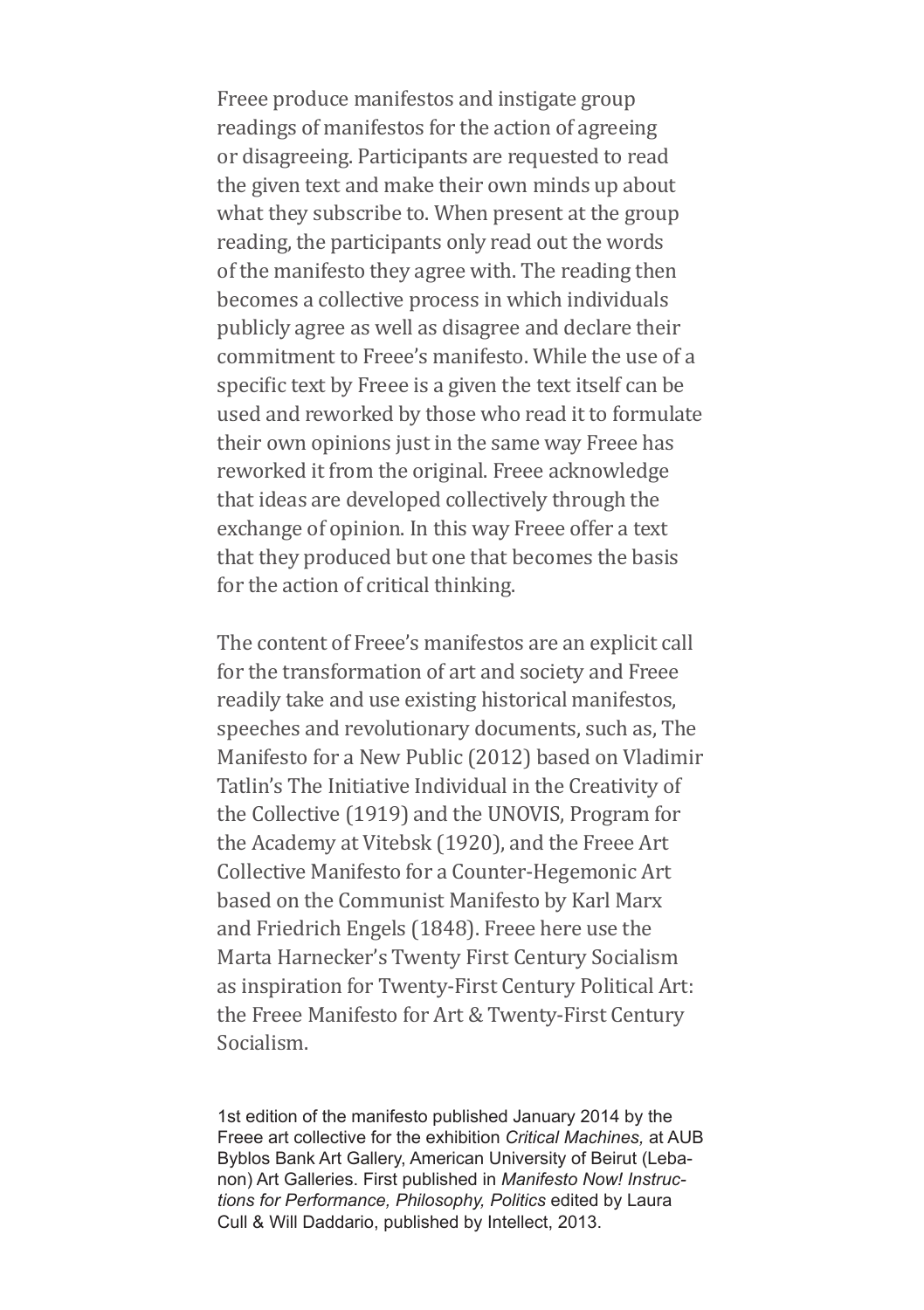# Twenty-First Century Political Art

Political radicalism amongst Socialists, Communists and Revolutionaries has customarily been judged in terms of the pace at which it advances. Slow progress always seemed to belong to the reformists at the moderate end of the Left, while the call for a sudden, fatal blow to the system was seen as the calling card of the far Left. In political art, too, radicalism has been measured according to speed. The more explicitly political the artist, we might say, the quicker art is dispensed with in order to engage in the committed territory of politics. Any artist who dawdled in this regard - who gave too much time to questions internal to art rather than to politics at large - was looked on suspiciously as not political enough. Marta Harnecker argues, by distinction, that we should not judge politics on its pace but rather in terms of the direction it is taking. This shift from pace to programme is typical of "twenty-first century socialism."

Why talk of socialism, communism, revolution? Have these not become defunct concepts since the collapse of the Soviet Union and other Eastern European countries? For many years after Soviet socialism disappeared, intellectuals and progressive forces talked more of what socialism must not be than of the model that we actually wanted to build. Some of the facets of Soviet socialism that were rejected—and rightly so—were: statism, state capitalism, totalitarianism, bureaucratic central planning, uniform collectivism without differences, productivism (which stresses the growth of productive forces as a good in itself), dogmatism, atheism, and the need for a single party to lead the transition process.

Why talk of political art? Have we not heard clearly enough that the avant-garde is dead, that history has come to an end, that political art is self-defeating (a contradiction in terms)? Since the heyday of political art was snuffed out by formalism, aestheticism, the art market, the professionalization of art, critical art's accelerated incorporation by big state museums and funding bodies, the institutionalization of institutional critique, and a million other obstacles (including the association of political art with statism, totalitarianism, dogmatism and so on), artists, writers and curators have been at pains to distance themselves from the naïve practices of political art.

There is a very powerful reason to speak once again about socialism, communism, revolution and political art. Simply, capitalism since the fall of communism has piled catastrophe upon catastrophe. Here, we quote David Harvey on neoliberalism: 'The neoliberal project … has been directed toward the increasing accumulation of wealth and the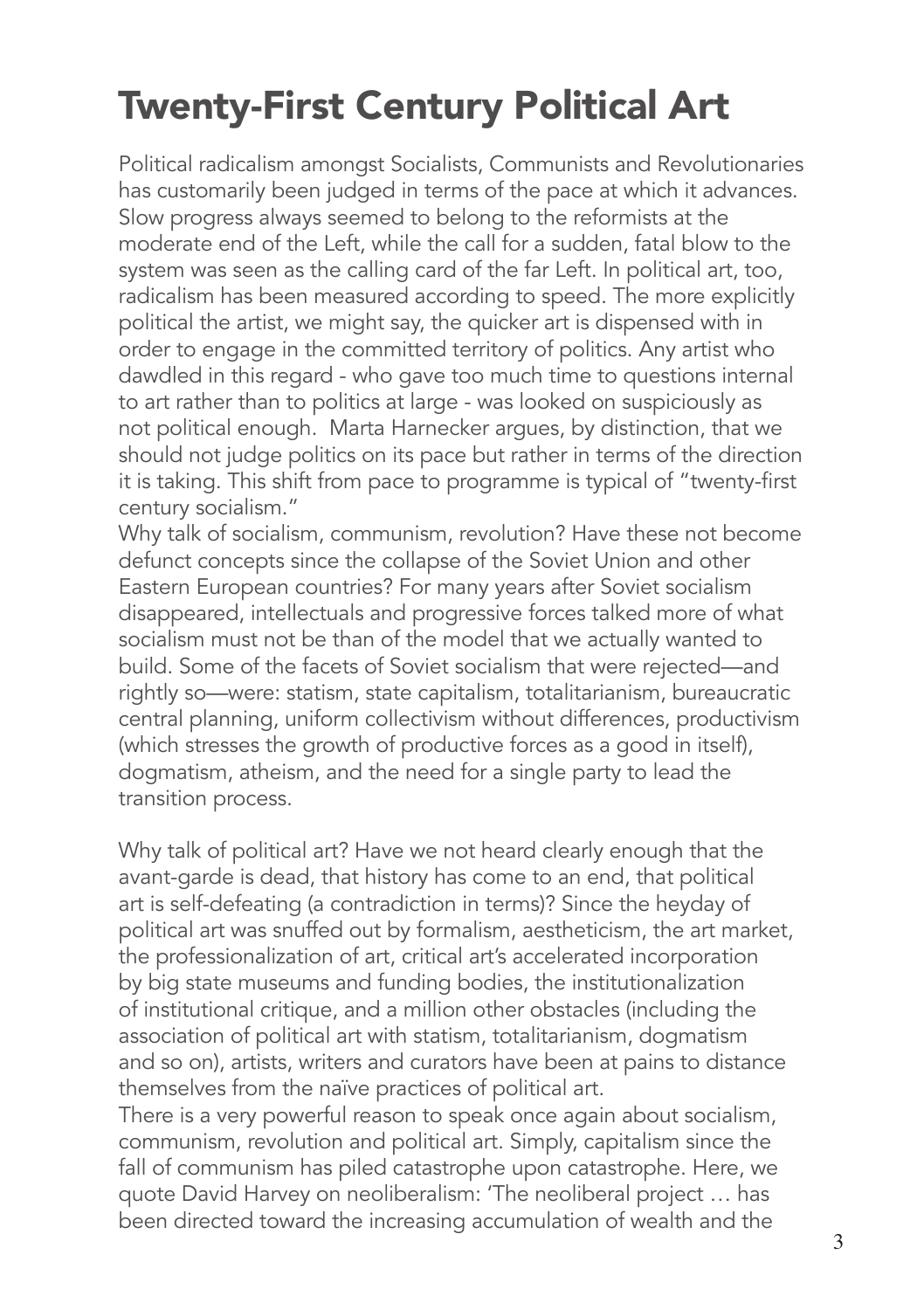increasing appropriation of surplus-value on the part of the upper echelons of the capitalist class'. Harvey lists its techniques: 'Bring wages down and create unemployment by technological changes that displace workers, centralize capitalist power, attack workers' organizations, outsource and offshore, mobilize latent populations around the world and depress welfare levels as far as possible'. Global capitalism gives us flights into space, the internet and unprecedented sports coverage on TV, while allowing 800 million human beings to go to bed hungry every night. There are about two billion people in the world who don't have basic services. Art has never been so well catered for in the marketplace and in the enormous global biennial circuit. We have cars, we have planes, now we are thinking about going to Mars, wonderful! But down here on earth there are people who have no basic services, there are people who have no education. There is so much wealth, but there are 200 million unemployed people in the world. It is this starkly unequal distribution of the world's wealth that creates the kind of crisis that we are experiencing at the moment. Cuts to public spending will not prevent the system from collapsing again but will make it inevitable as the gap between rich and poor opens up even further. One of the tasks of political art, then, is to prevent art from becoming nothing but a luxury within this globally divided economy of extreme wealth and extreme poverty.

The need for a political art is not to be confused with the potential for artists to propagandize about the injustice of global capitalism. Instead of making art that simply states that this is a society which generates too many contradictions, which pours forth knowledge, science, and wealth, but which simultaneously generates too much poverty, too much neglect, a properly political art must also question the status of the artist as a 'public figure' as someone with a privileged status in relation to cultural visibility. A properly political art must be twice political: first, political art must engage in the political struggles of the day (against neoliberalism and global capitalism and for a twenty first century socialism); second, political art must transform the social relations of art itself, to rid art of its historical elitism, its privileges, its hierarchies and its cultural capital. Political art cannot be political if it leaves art's values, categories and institutions in place.

When one talks of socialism, one is talking of something quite different from the extremes of wealth and poverty that we see today. And we must think of political art as something quite different from art today, with its emphasis on the commodity of the marketplace, the ideological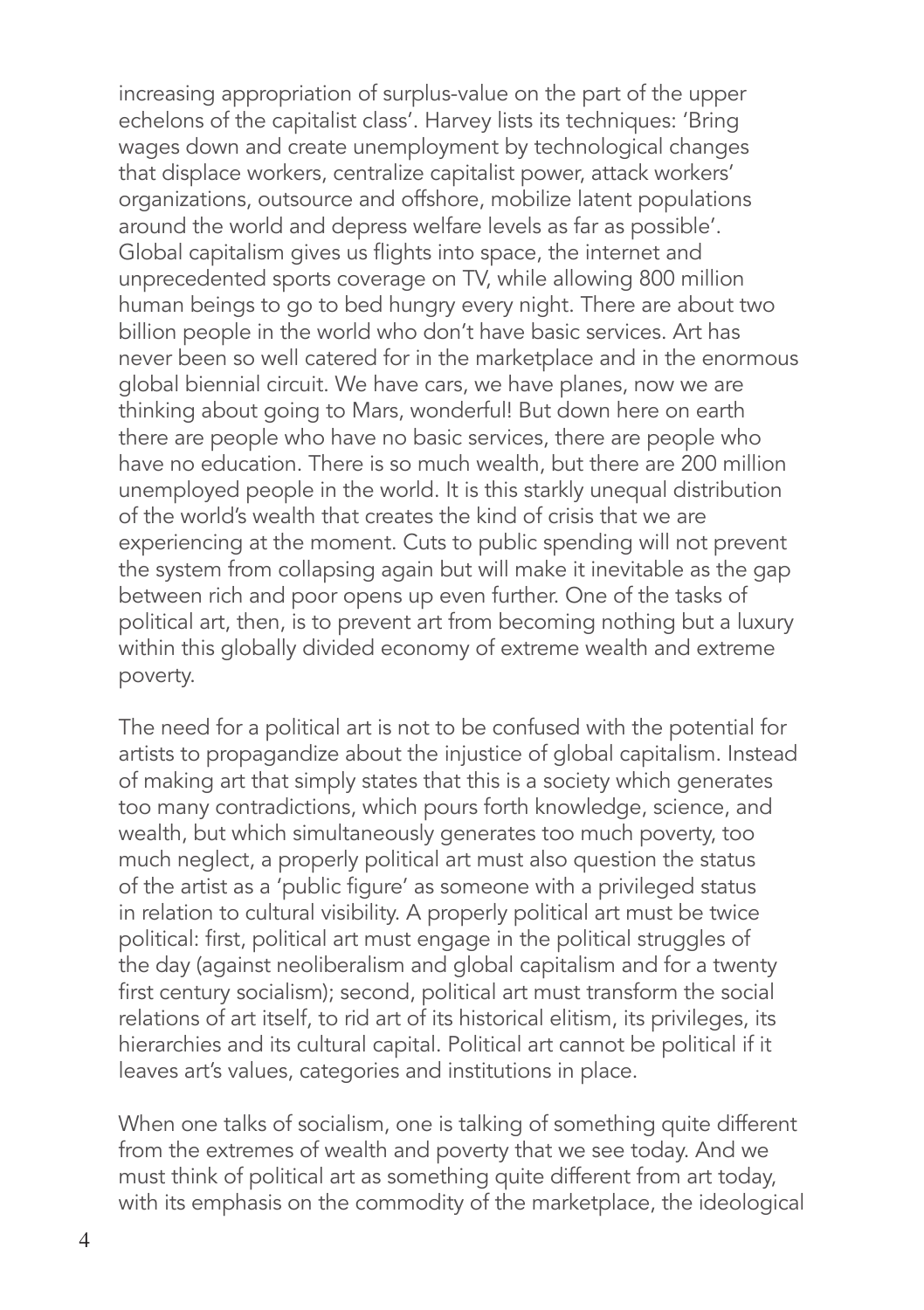symbol in the museum, the authority of the canons of art history, and the all too familiar cast of its privileged figures, the artist, curator, critic, dealer, collector, viewer, audience, public.

As is well known, Hugo Chávez, the Venezuelan President, at first thought that he could move ahead with social transformations, leaving capitalism untouched: "the third way". Art is overpopulated with those who believe that art can remain untouched in order for it to have a positive effect on the miserable world around it. For them, art itself is "the third way" because it lives and breathes the alternative values of aesthetics, open dialogue, and difference. However, even though Chávez soon realized that this wasn't possible, the artworld does not learn from its mistakes.

Every time politically engaged artists transform the discursive, institutional and aesthetic conditions of art practice the dealers collude with the bureaucrats and aesthetes to organize a coup d'état. Sometimes the coup fails but often it succeeds in redirecting art's activities towards formalism, beauty, the visual and uncritical affirmations of quality. When the coup fails, the vested interests in art try to paralyze the politicisation of art by promoting the new critical art as a conventional movement or school. The institutional affirmation of critical art is the most efficient way of sabotaging it. This experience, along with two other factors, convinced us that we have to find another way to move toward a different kind of relation between art and society, toward what we call a "twenty-first century political art." These two factors were the realization that the heartrending problems of world poverty, class society and globalized capitalism can not be solved either within art itself or by using the bourgeois state apparatus bequeathed to us.

## Freee Consolidates the Term "Twenty-First Century Political Art"

On November 10, 2010, at the first plenary session of the Historical Materialism conference, held in SOAS, London, Freee surprised the audience by declaring, for the first time, that 'art must engage on all five fronts of struggle: the economic struggle, the political struggle, the social struggle, the ideological struggle and the armed struggle'. This was the first time the term 'twenty-first century political art' was used in public. A few weeks later, when they spoke at the Liverpool Biennial on November 28, 2010, in Alfredo Jaar's 'Marx Lounge', Freee reiterated the need to overcome the limited concept of the political with a new politics of art, and build an art completely committed to the struggle for socialism. But we also warned: 'We have to reinvent a politics for art. It can't be the kind of political art we saw in the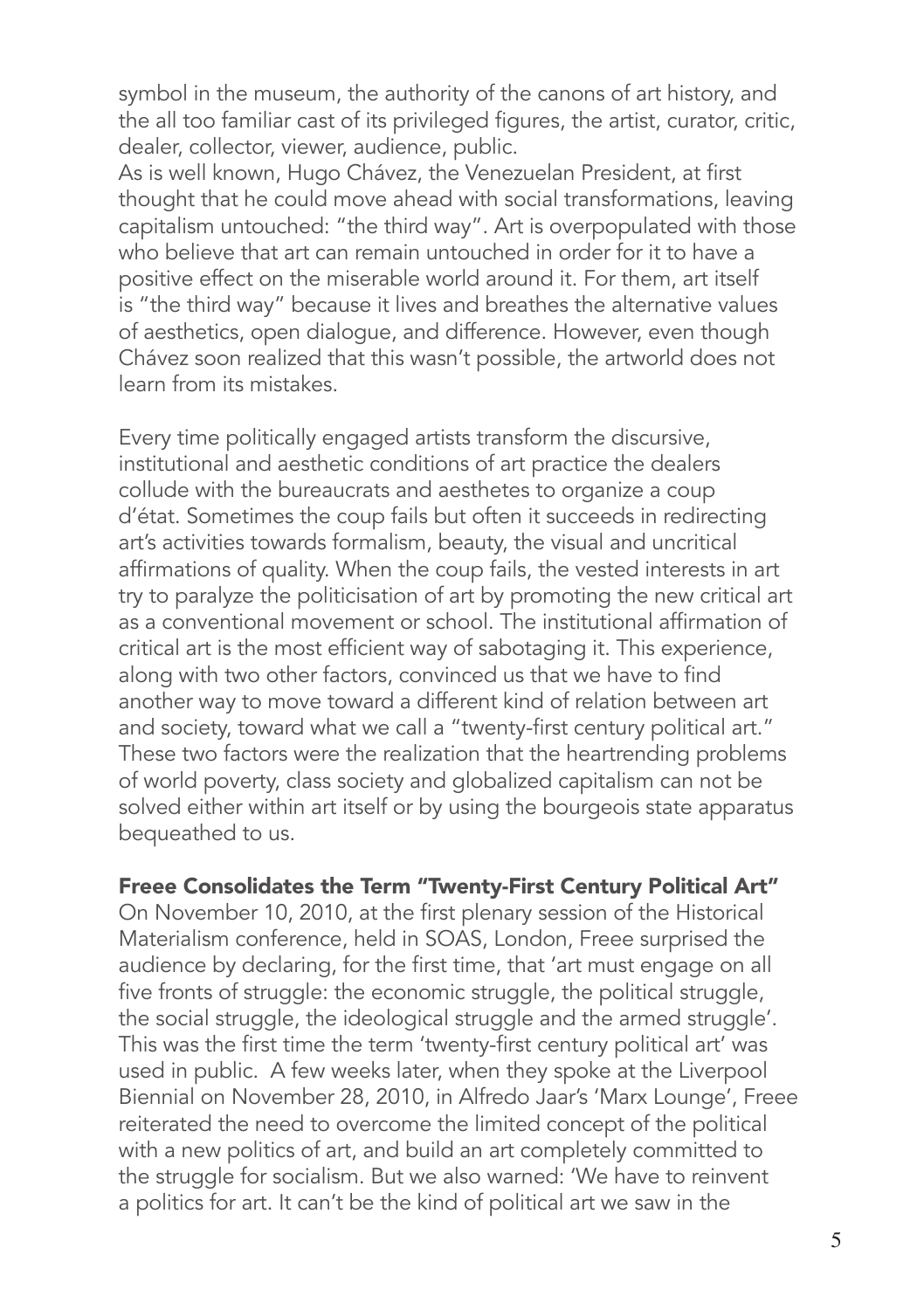Adorno, Lukacs, Debord or even Brecht.' Moreover, it's not a matter of 'rejecting these one-dimensional approaches to art's politics, but of drawing on all of them according to the new slogan - not only political art, but also a politics of art.' If we do not politicise art on every level - from the artwork to its modes of reception and institutions but also the artist's participation in the construction of publics, resistance to art's market, collective resistance to state violence against artists, and democratisation of art - we will fall 'into the same distortion as Western Marxism did.'

Then, at a conference in Loughborough on February 25, 2011, we said that there was no alternative to capitalism other than socialism, and no alternative to political art than the full politicization of art. But, we warned, it had to be different from the narrow politics of art that we have known; we would have to "invent twenty-first century political art."

We can say without a doubt that Freee brought critical attention to the term "twenty-first century political art," and that, in so doing, we sought to differentiate the new politics of art from the errors and deviations of the Marxist and Anarchist models of political and engaged art in the twentieth century.

We must keep in mind that the artworld's first 'nervous breakdown' began in the late 1960s in the form of Conceptualism, with the triumph of the politicized artists brought about with the successful usurpation of the art critic and expert by the intellectual artist, anticipated by the leftist tradition of workers' self-education. It was defeated by an aesthetic coup six years later. If our generation learned anything from this defeat, it was that if you want to travel defiantly toward that goal, you have to rethink the relationship between the avant-garde project in art and the socialist project in general. Up until then, that relationship had been assumed to be something given or immanent to the world as rather than as something that needed to be built and struggled for. Therefore, it was necessary to develop another project better adapted to political and cultural reality and to find a pragmatic way to build it. Krzyztof Wodzicko hits the nail on the head when he says, 'the key task of critical Art and Design in Public Space is to engage in creative and collaborative projects developed with and by … emerging Democratic Agents,' which points us towards the idea of building a committed and politicized art rooted in democratic socialist society.

Thus, it's not a matter of importing political models into art or of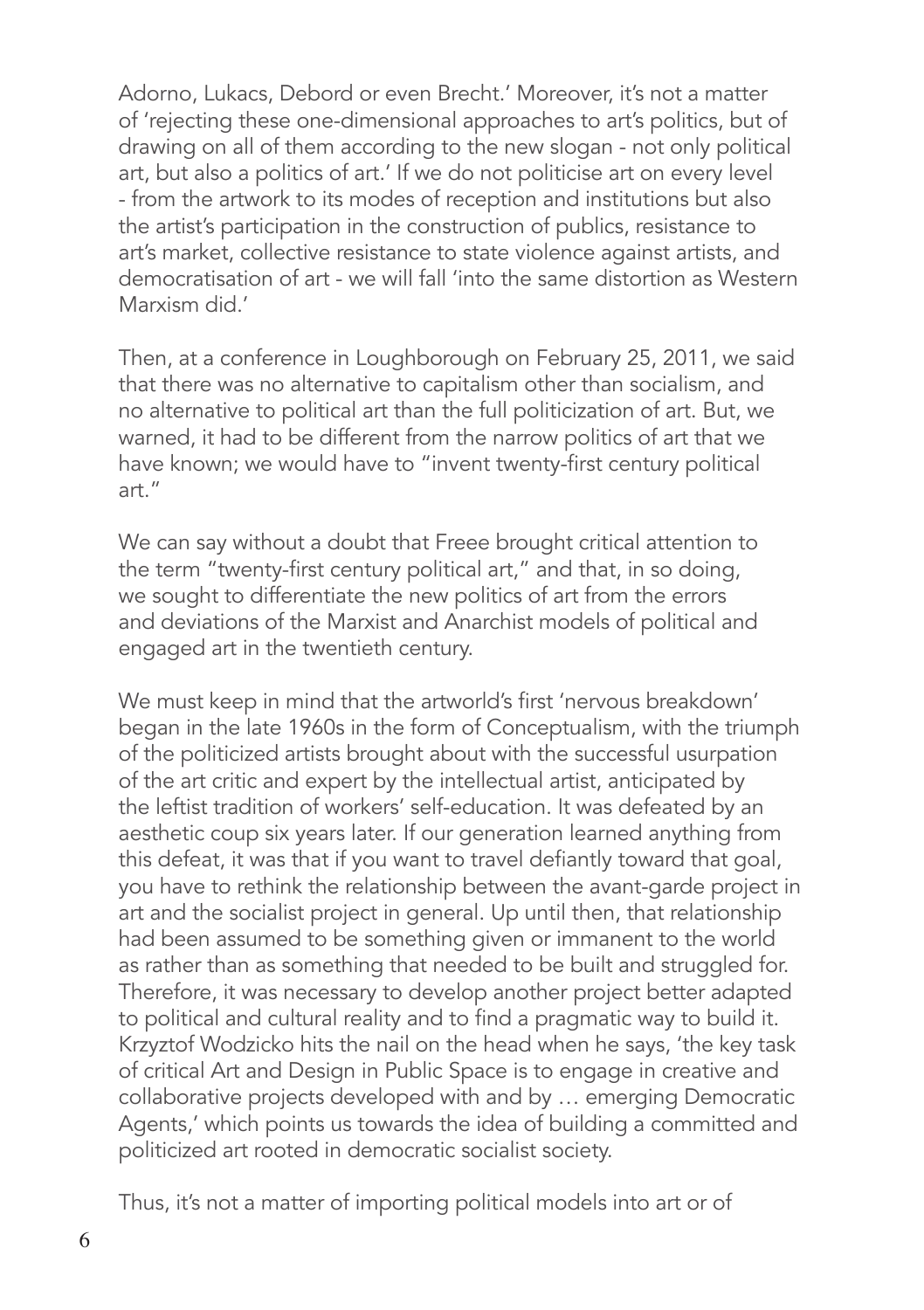exporting aesthetic strategies into politics (a la Michel de Certeau); it's about building a model of cultural, social, economic and political commons in which each sphere guarantees the democratic integrity of all spheres.

Naturally, the separate spheres will share some features. These features include three basic components that Chávez has pointed to in his formulation of Twenty-First Socialism: economic transformation; participative and protagonistic democracy; and socialist ethics. These socialist ideas and values are very old, Harnecker says. They can be found, according to Chávez, in biblical texts, in the Gospel, and in the practices of indigenous peoples. We say that the future socialist society will have to update the values of what Marx called 'primitive communism', so that every aspect of life is revolutionized and democratized, resulting in the most democratic, cooperative, agonistic, communicative, responsive, communal and self-organized society the world has ever known.

Like José Carlos Mariátegui before him, Chávez thinks that twentyfirst century socialism cannot be a carbon copy of any antecedent society, culture, nostalgic Golden Age or Utopian vision; rather, it has to be a "heroic creation." Twenty First Century Art likewise, cannot be simply Courbet + Tatlin + Eisenstein + Heartfield + Brecht + Godard + Art&Language + Rosler. Chávez talks of a Bolivarian, Christian, Robinsonian, Indoamerican socialism: a new collective existence, equality, liberty, and real, complete democracy. We talk of a politicized, intellectual, active, public, interrogative, collective, self-organized art, and a complete break from the capitalist commodification of art, the modernist isolation of art, the governmental instrumentalization of art, the bureaucratic recuperation of art, the scholarly academicization of art, and so on. Chávez agrees with Mariátegui that one of the primary roots of the new socialist project can be found in the socialism of indigenous peoples, and he therefore suggests that those indigenous practices, imbued with a socialist spirit, must be rescued and empowered. We agree: and we must rescue and empower the ordinary practices of self-organization, self-education, debate, protest and campaigning that will be the bedrock of the twenty-first century public sphere. This is the oxygen of our Twenty-First Century Political Art.

## A Socialist Society, Fundamentally Democratic

Chávez has stressed the fundamentally democratic nature of twentyfirst century socialism. He warns that "we must not slip into errors of the past," into "the Stalinist deviation", which bureaucratized the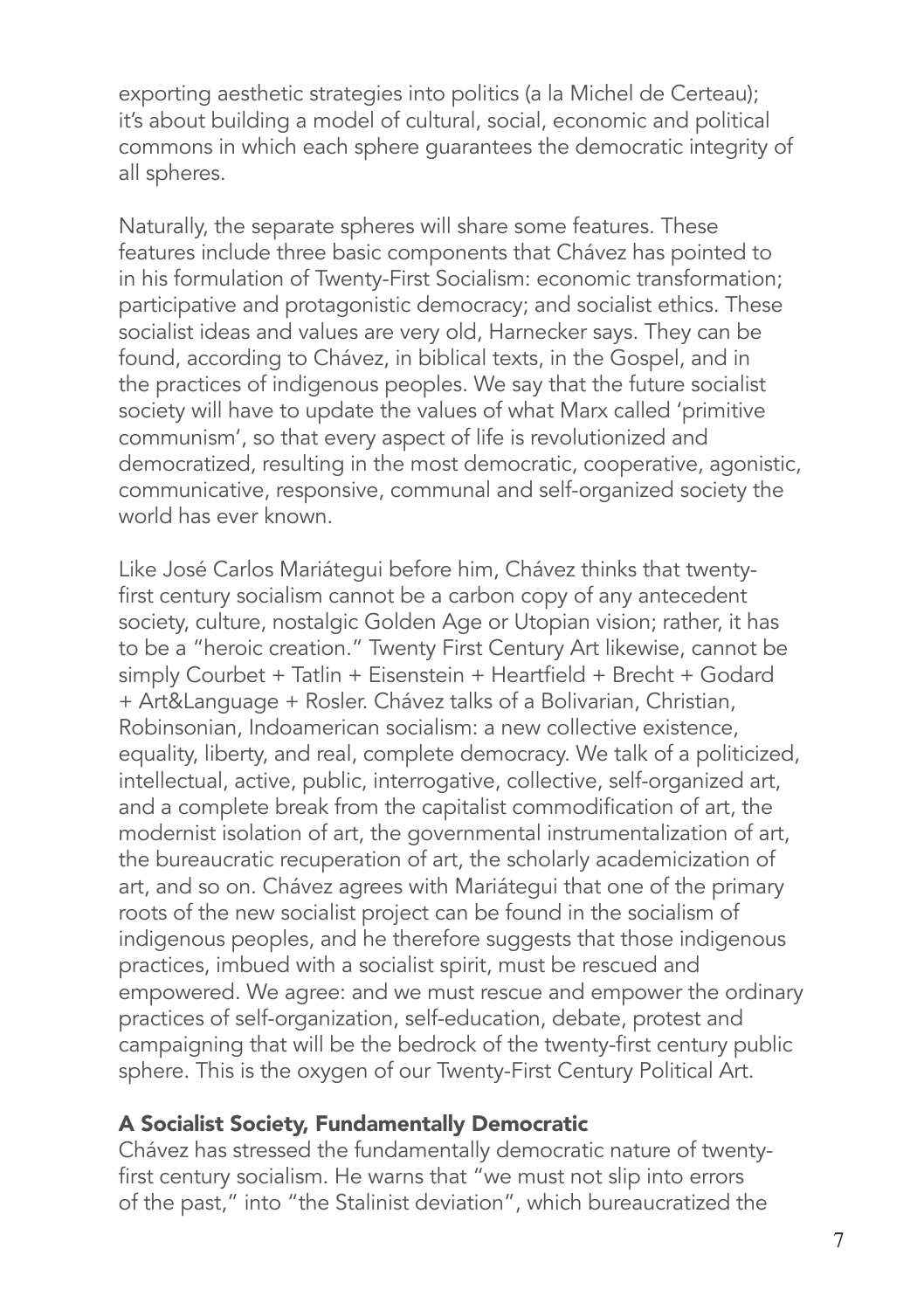party and ended up eliminating people's protagonism. In art, the error equivalent to the Stalinist deviation is not Socialist Realism, but Formalism. A politics of art boiled down to an immanent politics of artistic form gives the false impression that 'holding the right line' (being true) is everything, while 'making a difference' (engaging in the contingencies of history) is nothing. We want to reverse the polarity of this modernist creed. Democracy, with all its noise, false-starts, tradeoffs and frustrations, is nevertheless always preferable to the Mandarin's truth.

The practical and negative experience of real socialism in the political sphere cannot make us forget that, according to classic Marxist tenets, post-capitalist society always has been associated with full democracy. Marx and some of his followers called it communism, others have called it socialism, and Harnecker agrees with García Linera that it doesn't really matter what term we use. What matters, they say, is the content. This is true, and yet, words matter, too. We will fight for the democratization of everything, but we will also fight for the words 'democracy', 'socialism', 'communism', 'Marxism', 'political art' and 'the public sphere'. If we allow our enemies to win the symbolic battle while we focus on the 'real' battle for the transformation of art, culture and society we will find that we have no content left because we have lost the language for thinking it.

Few people are familiar with a brief text about the state by Lenin, which is contained in a notebook and predates The State and Revolution. In it, he says that socialism must be conceived of as the most democratic society, in contrast to bourgeois society, where there is democracy for a minority only. Comparing socialism to capitalism, Lenin observes that, in the latter, there is democracy for the rich only and for a small layer of the proletariat, whereas in the transition to socialism, there is almost full democracy. Democracy, at this stage, is not yet complete because of the unignorable will of the majority, which must be imposed on those who do not wish to submit to the majority will. However, once communist society is reached, democracy will be finally complete. We just want to add, here, that twenty-first century socialism cannot be democratic only in the political sphere. Everything must be democratized. We must also build a democratic economy, a democratic society, a democratic sphere of material production, a democratic culture and a democratic art.

Lenin's view was inspired by the writings of Marx and Engels, who said that the society of the future would make possible the full development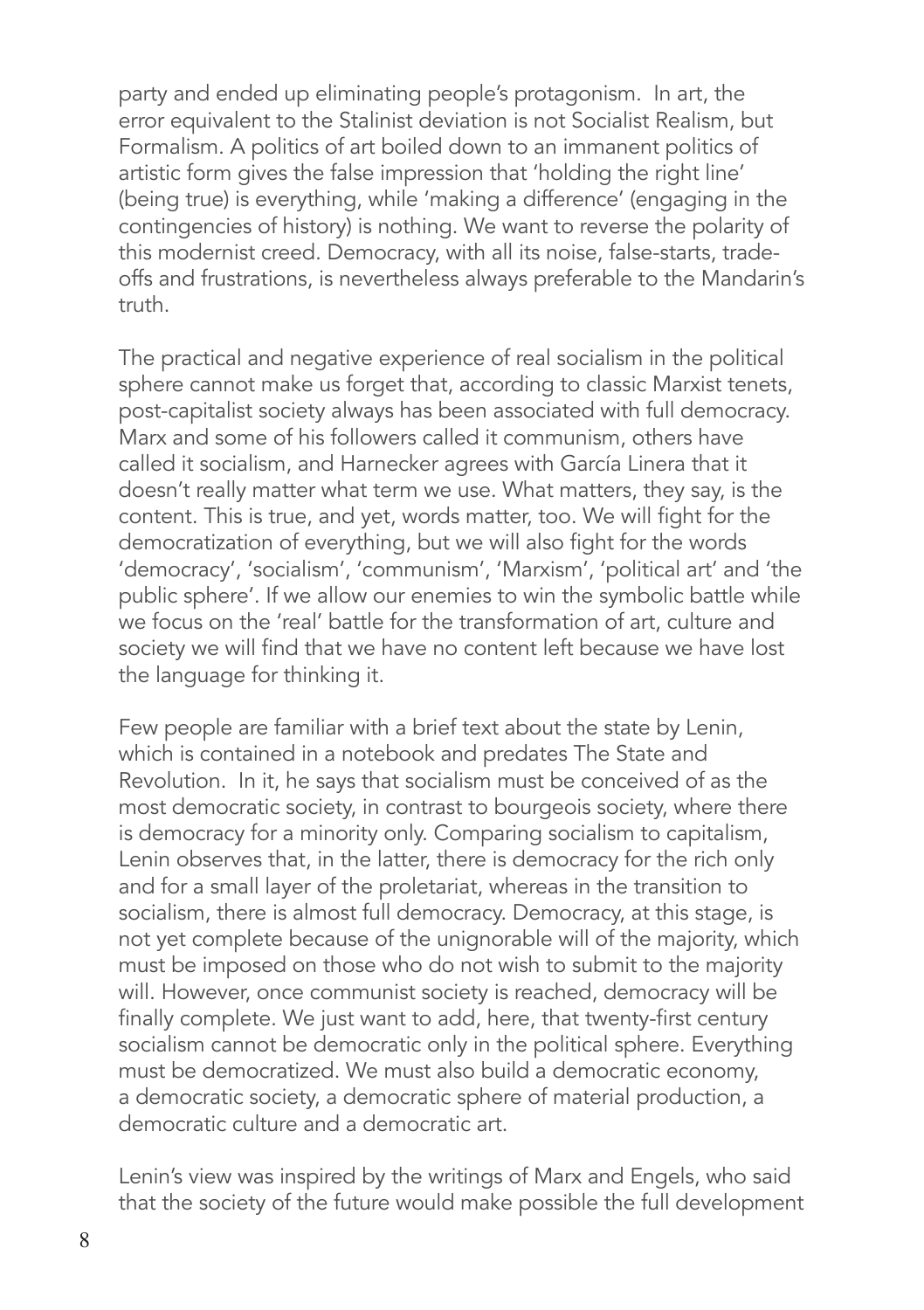of all human potential. Fully developed human beings would replace the fragmented human beings produced by capitalism. As Engels writes, in his first draft of The Communist Manifesto, we must "organize" society in such a way that every member of it can develop and use all his capabilities and powers in complete freedom and without thereby infringing the basic conditions of this society." "In Marx's final version of the Manifesto," this new society appears as an "association, in which the free development of each is the condition for the free development of all  $"$ 

But how long will it take us to reach this goal? History has shown that "heaven" cannot be taken by storm, that a long historical period is needed to make the transition from capitalism to a socialist society. The same is true for a genuinely democratic, collective, social, political art. Art today is shaped by individualism, class division, specialization, privilege and so on. Twenty-First Century Political Art will not simply be a new way of occupying the roles assigned to the artist, viewer, critic, curator, tourist, administrator, funder, and so on; it means constructing a whole new social arrangement for art. This will not happen overnight just because we have a strong idea of what we want. It will take time. Some talk in terms of decades, others in terms of hundreds of years, still others think that socialism is the goal we must pursue but perhaps may never completely reach.

We call this historical period "the transition to socialism." And, rather than imagining that we can simply dream up and create Twenty-First Century Political Art in one day and out of nothing, we need to prepare for this and to build it. The period in which we build Twenty-First Century Political Art can be called 'the transition to political art'.

#### Some Features of Twenty-First Century Socialism

Our socialist conception of how art must be transformed does not start off with the idea of people as individual beings isolated, separated from others (e.g., artist, viewer, critic, curator), but with the idea of people as social beings, who can only develop themselves if they develop together with others (e.g., publics, collectives).

As the French philosopher Henri Lefebvre understood, there is no such thing as an abstract citizen, someone who is above everything, who is neither rich nor poor, neither young nor old, neither male nor female, or is all of those things at once. As Miodrag Zecevic said: "What exist are concrete persons who live amongst and depend on other people, who associate with and organize in various ways with other people in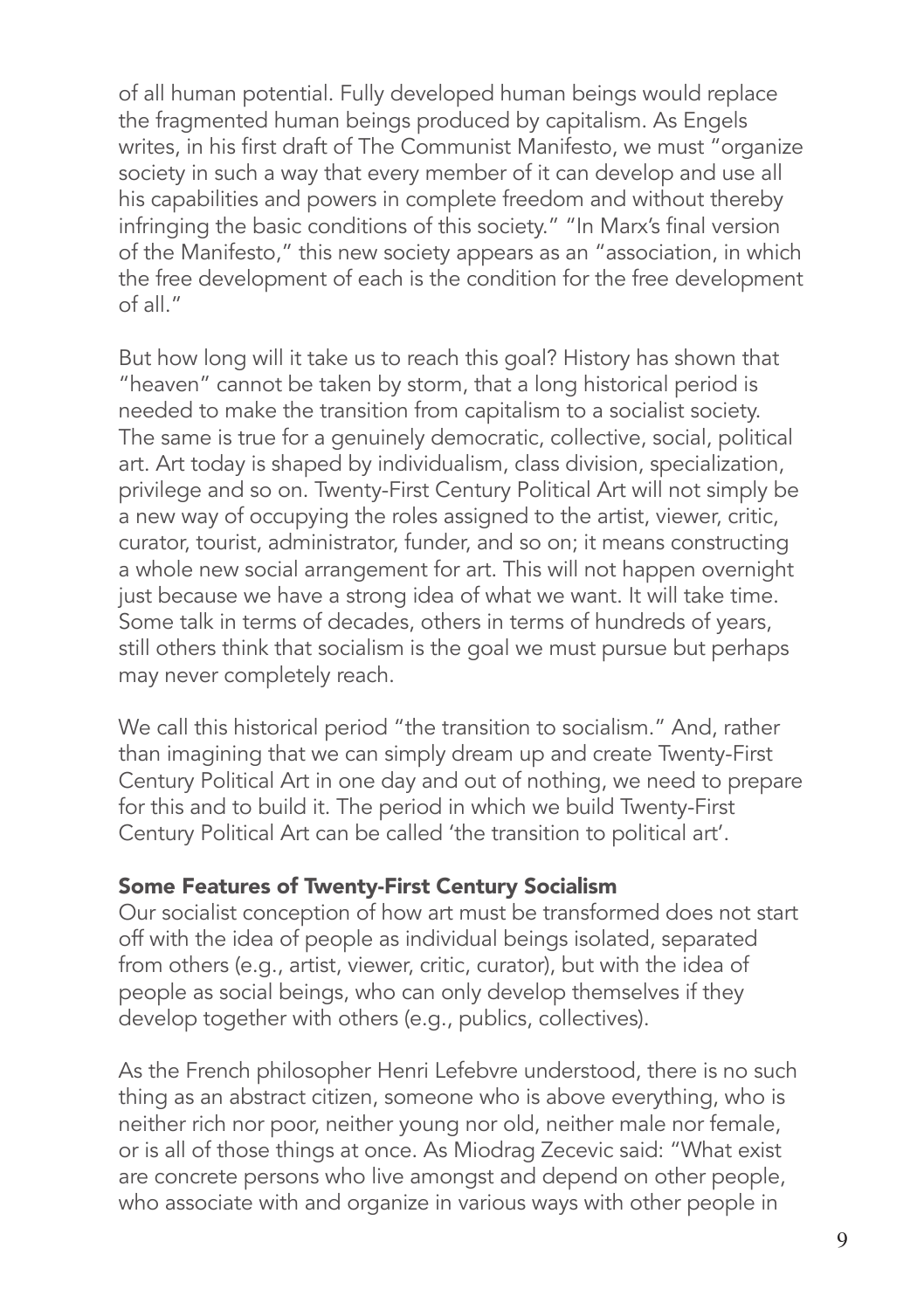communities and organizations in which and through which they make real their interests, rights, and duties." But we need to be careful here not to think of the real social individual in an abstract way. When we emphasize the materiality of the social individual against its ideological abstraction – the individual as such – we need also to recognize the material effects of ideology, frameworks, structures and traditions. This means that the roles that are assigned to individuals – such as husband, wife and neighbour, child, mother and father, teacher, pupil and truant, policeman, criminal and vigilante, artist, viewer and philistine – are real, and have material effects. Therefore, we must abolish these old roles, play with them and subvert them, as well as establish new roles for the social individual to occupy in specific, material practices.

The goal of twenty-first century socialism is full human development. It cannot, therefore, come into being because a government or an enlightened vanguard says so; it cannot be decreed from above; it is a process that is built with the people, in which, as they transform their circumstances, they transform themselves and the roles that they can occupy. It is not a handout; it is something to be conquered and something to be produced actively and collectively through innovative practices.

#### Participative Democracy and Protagonistic Participation: Democracy and Participation by the People

We have spoken of full human development, but how can that be achieved? Michael Lebowitz says that "only a revolutionary democracy can create the conditions in which we can invent ourselves daily as rich human beings." He refers to a "concept...of democracy in practice, democracy as practice, democracy as protagonism." "Democracy in this sense—protagonistic democracy in the workplace, protagonistic democracy in neighborhoods, communities, communes—is the democracy of people who are transforming themselves into revolutionary subjects." Art needs a cast of protagonistic, transformative and revolutionary subjects too! This is why talk of participation is so insipid. Does participation shake the artworld to the ground with popular democratic force? No, participation is a reformer's fantasy of philanthropic managerialism, bureaucratic problem-solving and preventative reconciliation. All they produce is soup kitchens! We can see the limits of participatory art very clearly by looking at the limits of paternalistic bourgeois democracy. This is why it is not only a matter of giving democracy a social content—as Alfredo Maneiro, a Venezuelan intellectual and political leader, said of solving the people's social problems (access to food, health care, education, etc.)—but also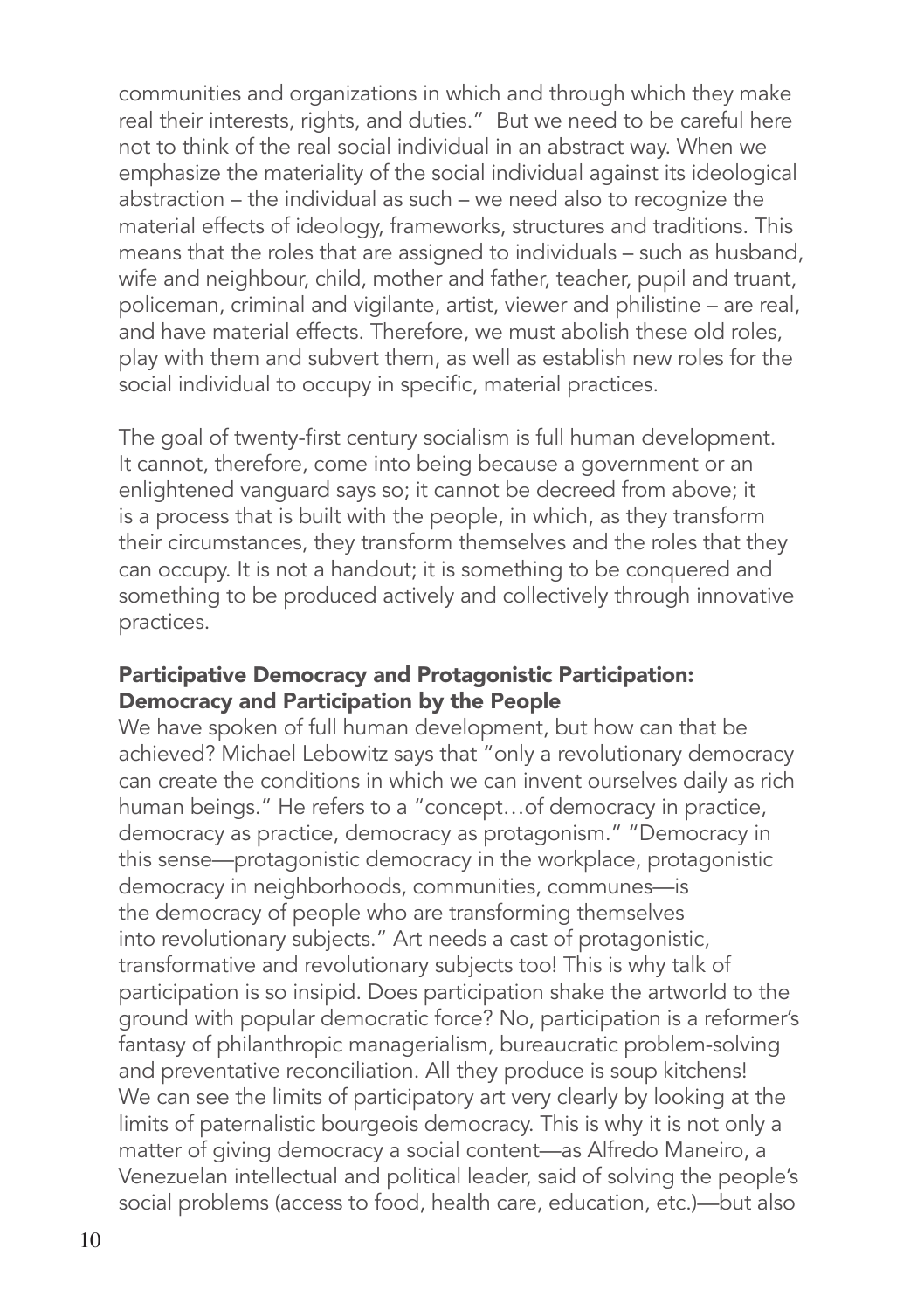of transforming the very form of democracy by creating spaces which allow people, as they fight to change their circumstances, to transform themselves as well. It is not the same, Maneiro said, if a community, for instance, manages to get a pedestrian bridge that it has organized and fought for, as when it is given the bridge as a gift from a paternalist state. State paternalism is incompatible with a popular protagonism. It tends to turn people into beggars. We must move from a culture of citizens who … [missing clause?] to become a culture of citizens who make decisions; who implement and control; who manage things themselves; who govern themselves. As Krzyztof Wodzicko says, 'the creative task must be taken over by the user-performers. It is their art, that of public testimony and performance, that is most important'. We have to move from an art for the people to people's self-organized art, to a point where the people take power over art.

Participation, protagonism in all spaces, in art as well as politics and society, is the precondition for human beings to transform themselves into self-activating agents of their own destiny, that is to say, for human beings to develop humanly. We insist that Twenty-First Century Political Art must emphasize popular participation in all cultural affairs and stress that it is this protagonism that will guarantee complete individual and collective development of art and society. The people's participation in creating, implementing, and controlling the public sphere in which art exists is the necessary way to achieve the protagonism that ensures the full development of every individual and the collective body, as well as a living culture of art. Artists, curators, critics and administrators in art can play a vital role in the transition. They cannot implement a new arrangement of art themselves, on behalf of the people, but must make the passage easier for the popular control of art. We can help, for instance, through educational and practical initiatives to allow people to develop their capacities and abilities. The new artworld, like the new society, must be built on the blossoming of "self-management, cooperatives of all kinds…and other forms of association that are guided by the values of mutual cooperation and solidarity."

#### Creating Appropriate Spaces for Participation

The transition to Twenty-First Century Political Art will never go beyond mere talk if appropriate spaces are not created where popular protagonistic democratic processes can take place freely and fully for the transformation of art's institutions, roles, practices and goals. Chávez's initiative to create communal councils—which was followed some time later by his proposal for workers' councils, student councils, and peasant councils—is an important step toward forming real popular power and can provide strong hints that we can use to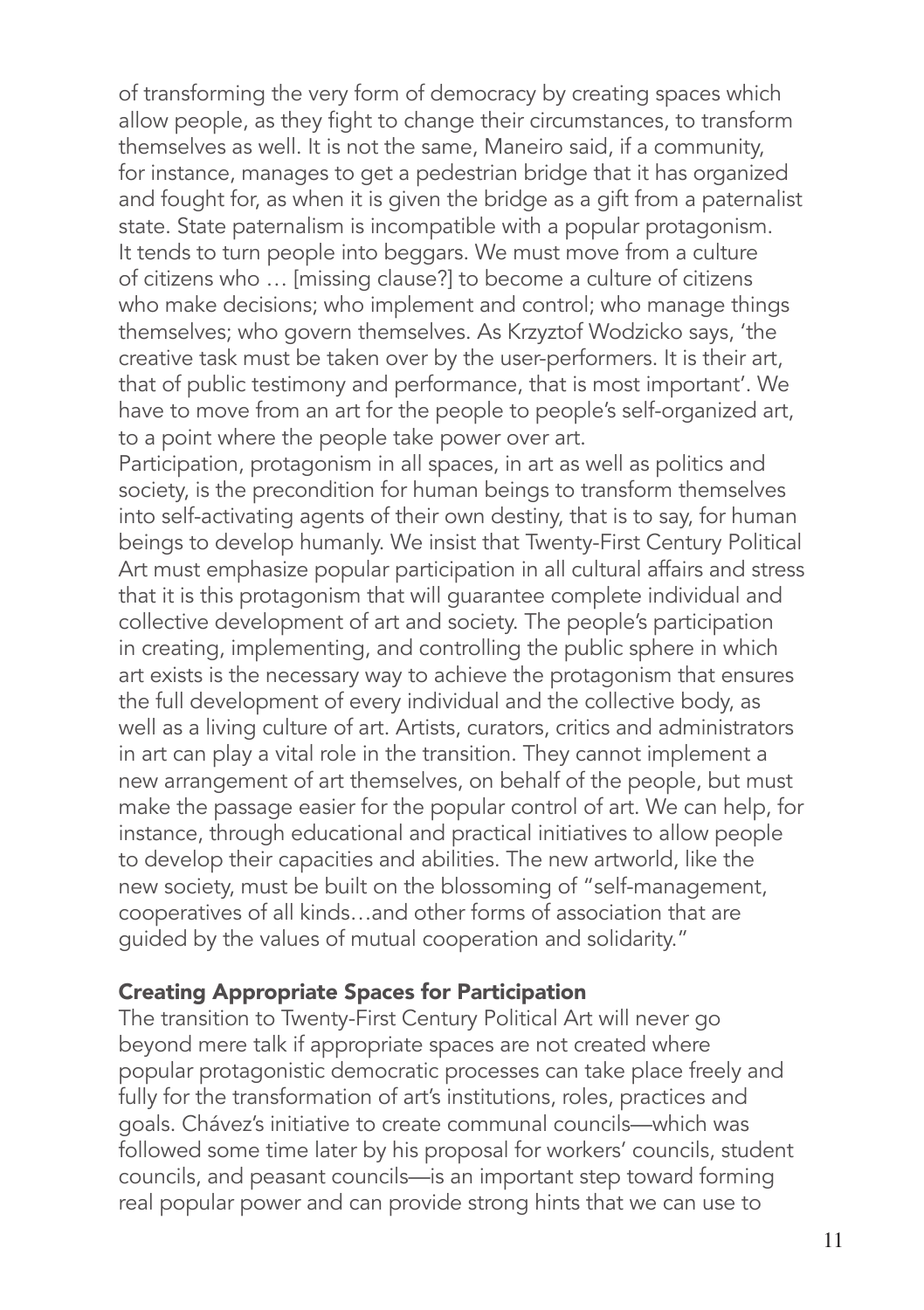organize art for the new society. The point is not to subject art to the democratic power of the political communes, but to set up popular councils for art. It is only if a society based on worker self-management and the self-management of community residents is created that the state will cease to be an instrument over and above the people. And it is only if an art based on self-management is created that the state support for art can become something other than the implementation of minority culture for the masses.

or internet and facilitated the protagonism of those<br>putting them at their ease and helping them to speak<br>tion. Every public art project ought to be organized by a<br>ancil of this kind.<br>emocratization of art that we propose One of the most revolutionary ideas of the Bolivarian government is that of promoting the creation of communal councils, a form of autonomous organization at the grassroots level. These are territorial organizations unprecedented in Latin America because of the small number of participants. They number between two hundred and four hundred families in densely populated urban areas; between fifty and one hundred families in rural areas; and an even smaller number of families in isolated zones, mostly indigenous areas. The idea was to create small spaces that offered maximum encouragement to citizen involvement and facilitated the protagonism of those attending by putting them at their ease and helping them to speak without inhibition. Every public art project ought to be organized by a grassroots council of this kind.

The kind of democratization of art that we propose is against any imposition of solutions by force, including the force of markets, marketing and aggregates of individual preferences; instead it advocates winning over the hearts and minds of the people to the project that we wish to build—in other words, obtaining hegemony in the Gramscian sense and using that hegemony to build it. This can only be done by creating a million temporary public spheres in which discussion can take place. These public spheres will then be converted into practical organizations for putting collectively agreed decisions into practice. The new artworld will be built democratically or it will be imposed on the people like all the monuments that litter the streets. Who will construct the new art world? Workers' councils for art must have all the workers in the firm as its members; the communal councils for art have to be composed of all the residents in a given area; the ethics councils, the technical construction committees, the energy committees, and the cultural groups have to have all those interested in working on these matters. No one who, in good faith, wishes to work for a collective, for the welfare of that collective and the revolutionary transformation of art, seeking solidarity with other collectives, should be excluded.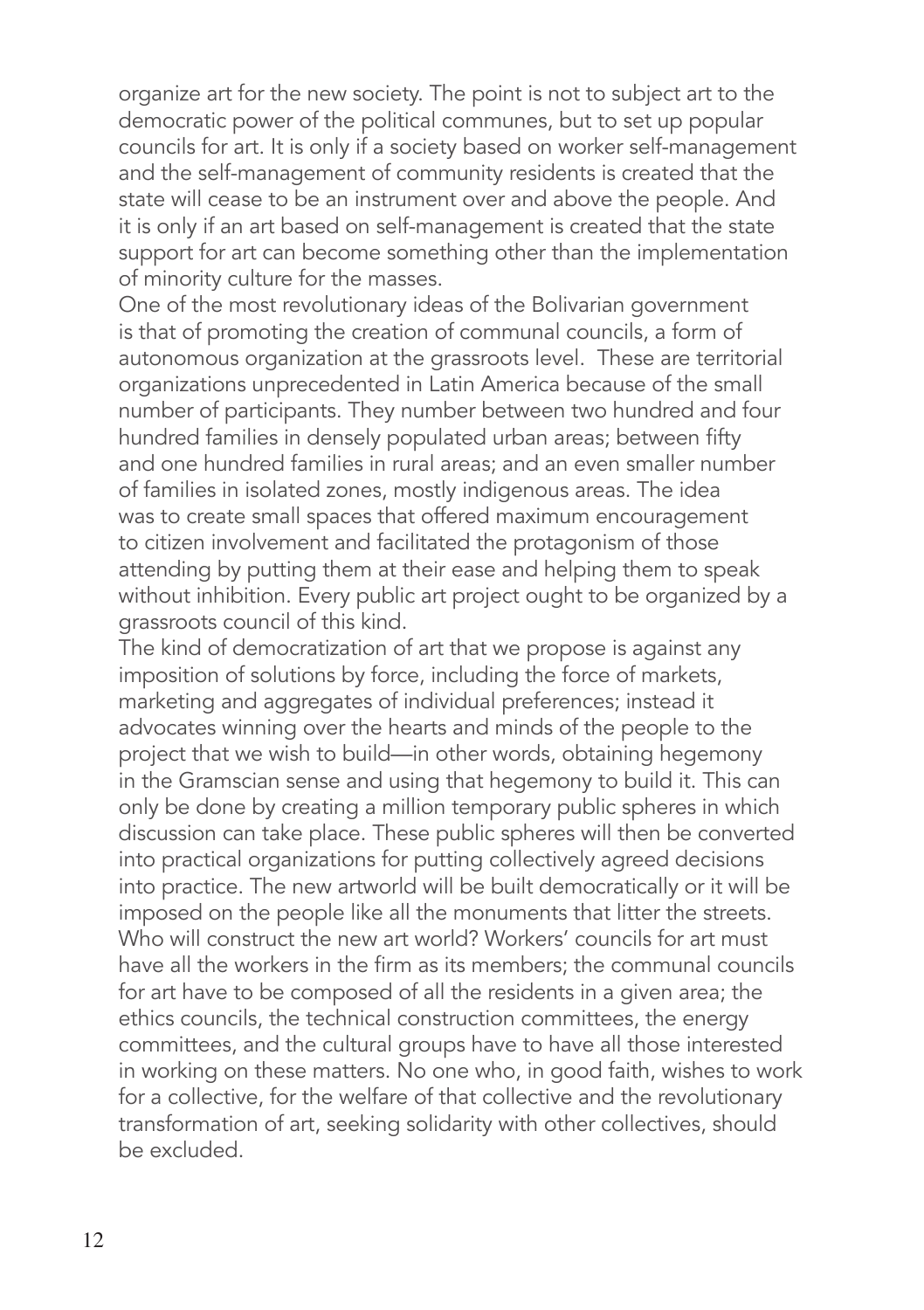### Guide to Judging Progress

Thus far, we have tried to analyze the characteristics of the processes of building socialism and the new art for the twenty-first century. Now, we would like to propose some criteria that could allow us to make an objective assessment of the progress of our governments and art institutions towards this aim.

Attitude to Neoliberalism: What is the attitude of our governments and art institutions toward neoliberalism and capitalism in general? Do they lay bare the logic of capital? Do they attack it ideologically? Do they use the state to weaken neoliberalism? Do they protect art from market forces and prevent capital and capitalists from bending art to their own narrow self-interests?

*Attitude to Unequal Income Distribution and Cultural Distinction:* Are they moving to diminish the gap between the richest and the poorest, the cultivated and the philistine (giving the advantage in every instance to the latter)? Are they giving the poor and philistine better access to education, health, and housing? Do they understand education not as teaching the poor and philistines to be more like the rich and cultivated, but to understand how social divisions are embedded in knowledge and taste?

*Attitude to Inherited Institutions:* Do they convene constituent processes to change the rules of the institutional game both in politics and art, knowing that the inherited neoliberal state apparatus places huge obstacles in the way of any progress in building a different kind of society?

*Attitude to Economic and Human Development:* Do they consider that the goal of satisfying human needs is more important than that of accumulating capital?

Do they understand that human development cannot be achieved in a state or artworld that is merely paternalistic, one that solves problems by transforming its people into beggars? Do they understand that human development can only be achieved through practice and, therefore, strive to create spaces in which popular protagonism is possible?

*Attitude to National Sovereignty:* Do they reject foreign military intervention, military bases, and humiliating treaties? Do they combat the Americanization of culture and New York's commercial domination of contemporary art? Are they recovering their sovereignty over natural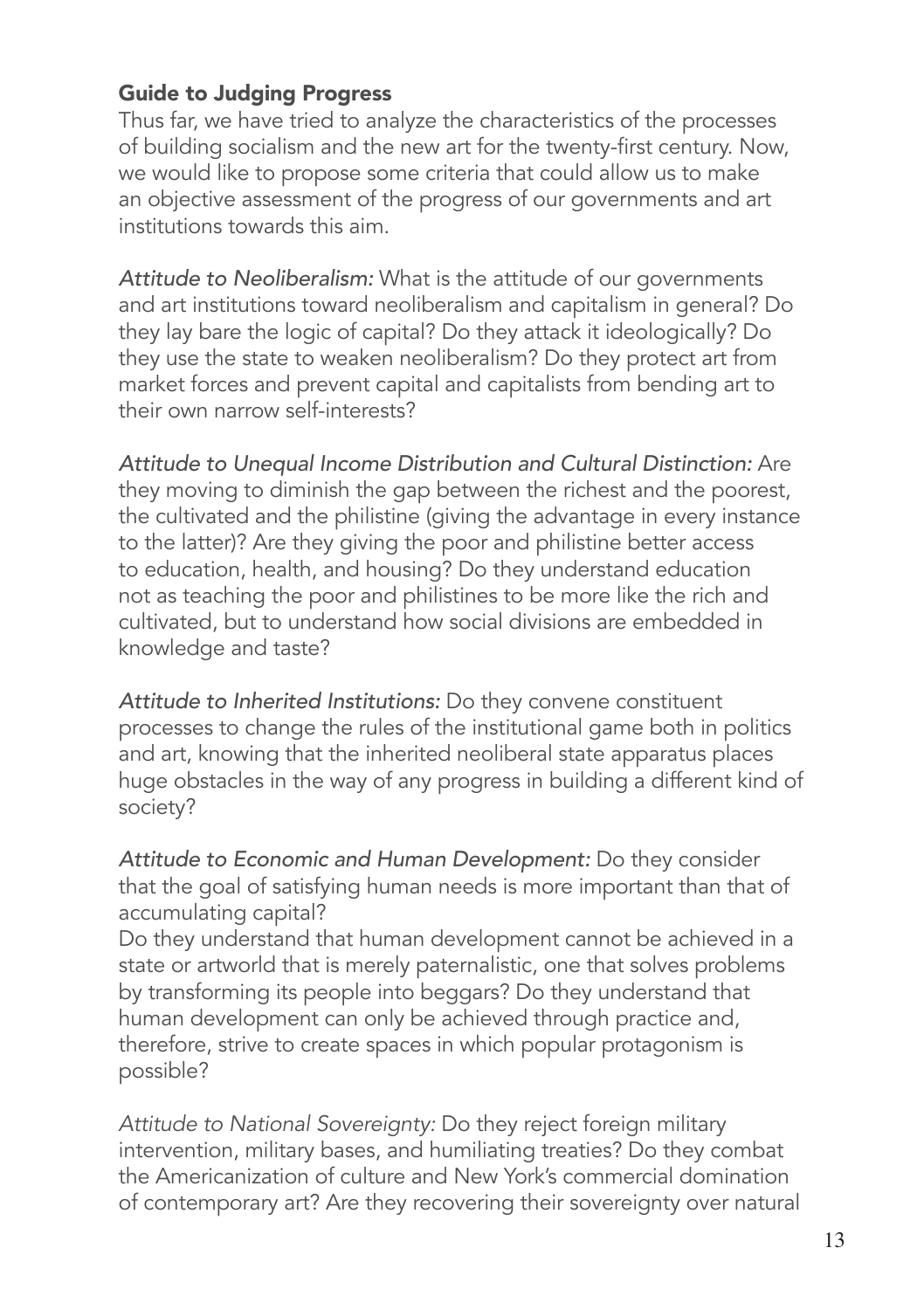resources? Have local, national and regional traditions of popular, amateur cultural engagement within temporary public spheres been recognized and celebrated?

Have they made progress in finding solutions to the problem of media hegemony, which until now has been in the hands of conservative forces? Are they promoting the recuperation of grassroots national cultural traditions?

*Attitude to Role of Women:* Do they respect and encourage the protagonism of women?

Attitude to Discrimination: Are they making progress in eliminating all types of discrimination (sexual orientation, gender, ethnicity, religion,  $\rho$ tc.)?

*Attitude to Means of Production and Producers:* Is social ownership of the means of production increasing, and are workers more and more the protagonists in the workplace? Is the democratization of art's institutions growing? Is the distance between intellectual and manual work growing smaller? Is the bureaucratic dependence on expertise in art's institutions being displaced by self-education and democratic debate? Is the workers' capacity for self-management and self-government growing? Are art's publics becoming agents in the decision-making processes of art's institutions? Is the distance between the countryside and the city diminishing? Is the chasm between craft and art diminishing?

*Attitude to Nature:* Are these governments and art institutions dealing with the problem of industrial pollution, energy use and natural resources? Are they implementing educational campaigns to promote environmental protection? Are they encouraging and taking practical measures for recycling rubbish?

*Attitude to International Coordination and Solidarity:* Are they looking for ways to integrate with other countries in the region and in distant nations across the planet? Are these institutions alterglobalist in both theory and practice?

*Attitude to Popular Protagonism:* Do these governments and art institutions mobilize the workers and the people in general in order to carry out certain measures, and are they contributing to an increase in their abilities and power? Do they understand the need for an organized and politicized people, one able to exercise pressure to weaken the state apparatus and thus drive forward the proposed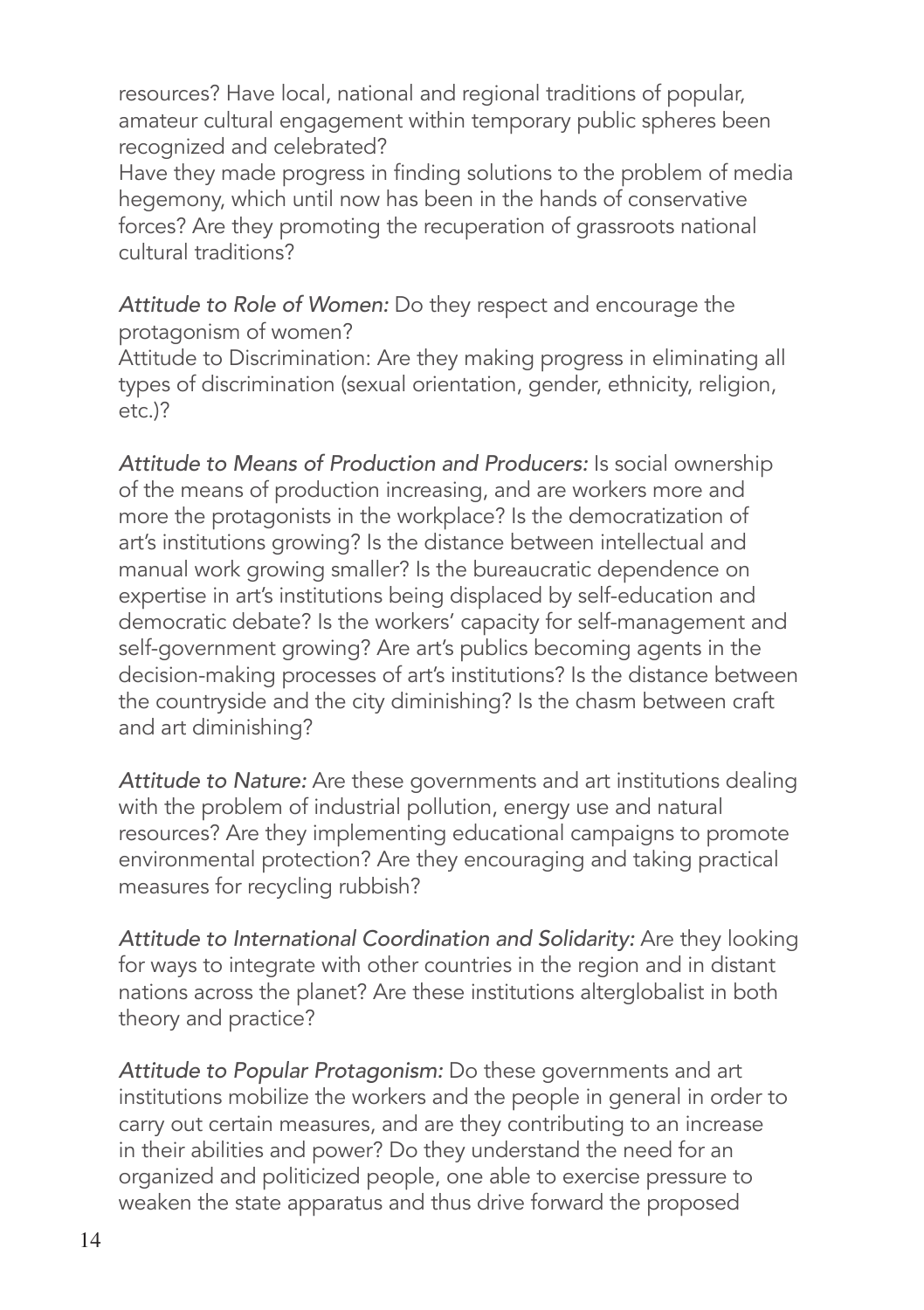transformation process? Do they understand that our people must be protagonists and not supporting actors?

Do they listen to the people and let them speak? Do they understand they can rely on the people to fight the errors and deviations that come up along the way? Do they give them resources, and call on them to exercise social control over the process? In sum, are they contributing to the creation of a popular subject that is increasingly the protagonist and gradually assuming the responsibilities of government?

------------------------------------------------------------------------

Dave Beech, Andy Hewitt and Mel Jordan work collectively as the Freee art collective. Formed in 2004 Freee is concerned with the publishing and dissemination of ideas and the formation of opinion, or what Jurgen Habermas describes as the 'public sphere'. Freee's practice combines and links a number of key art historical elements; the use of text (as slogan), print, sculptural props, installation, video photography and montage – we develop speech act theory and theories of arts social turn. We attempt to complicate the notion of the convivial in social practice by using witnesses instead of participants and we develop theories of place and space from radical geography, theories of hegemony and the multitude, the theory of the philistine and the political theory of parrhesia in our projects.

Freee's recent exhibitions include: 'We are Grammar', Pratt Manhattan Gallery, New York, 2011, 'Touched' Liverpool Biennial 2010; 'When Guests Become Hosts', Culturgest, Porto, Portugal, 2010. www.freee.org.uk.